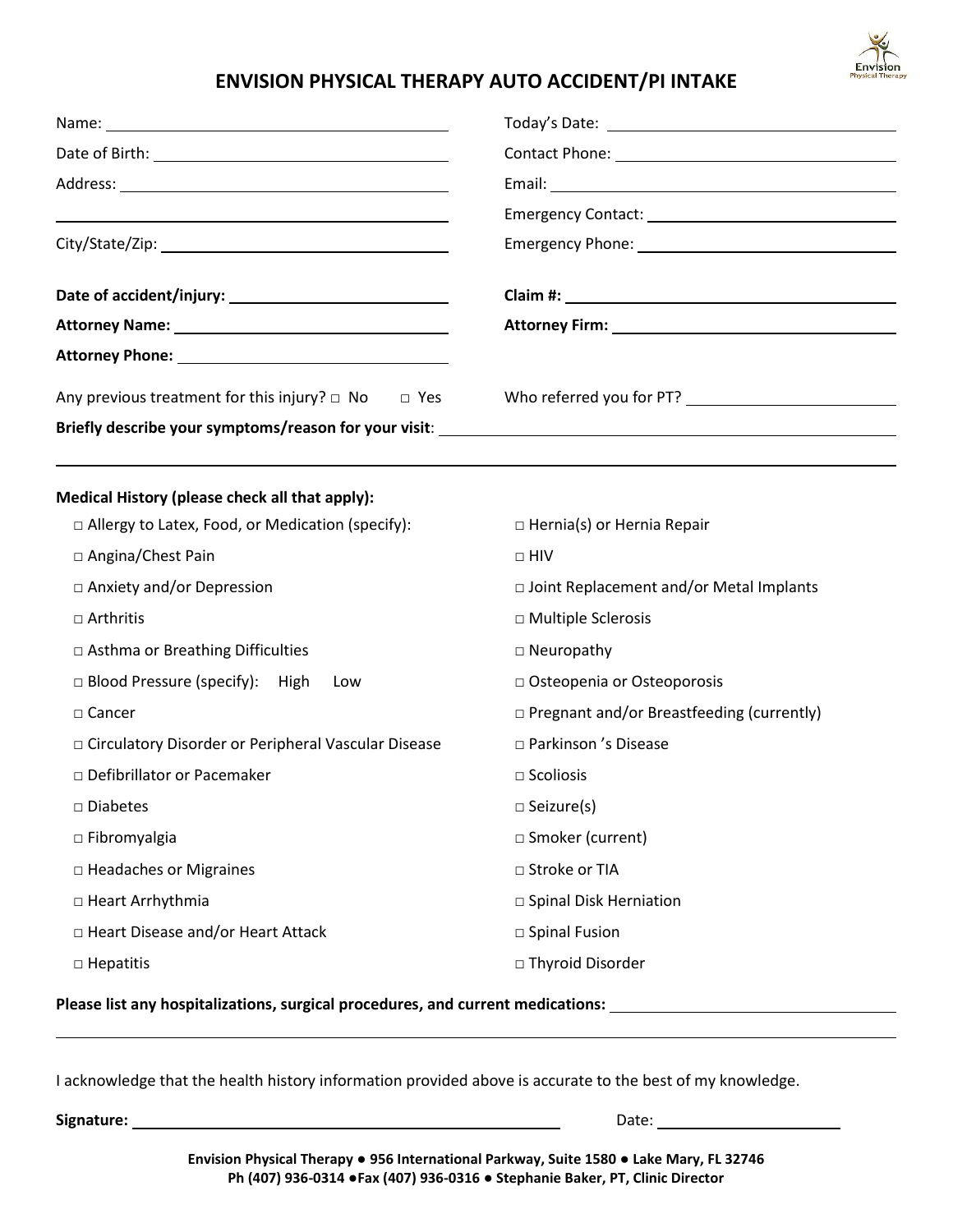#### **Office of Insurance Regulations**

*Bureau of Property & Casualty Forms and Rates*

## **Standard Disclosure and Acknowledgement Form Personal Injury Protection – Initial Treatment or Service Provided**

The undersigned insured person (or guardian of such person) affirms:

- 1. The services or treatment set forth below were **actually rendered.** This means that those services have **already been provided.**
- 2. I have the right and the **duty to confirm** that the services have already been provided.
- 3. I was **not solicited** by any person to seek any services form the medical provider of the services described above.
- 4. The medical provider has **explained** the services to me for which payment is being claimed.
- 5. If I notify the insurer in writing of a billing error, I may be entitled to a portion of any reduction in the amounts paid by my motor vehicle insurer. If entitled, my share would be at least 20% of the amount of the reduction, up to \$500.

Insured Person (patient receiving treatment or services) or Guardian of Insured Person:

Name *(PRINT or TYPE)* Signature Date Security of *Signature* Date

\_\_\_\_\_\_\_\_\_\_\_\_\_\_\_\_\_\_\_\_\_\_\_\_\_\_\_\_\_\_\_ \_\_\_\_\_\_\_\_\_\_\_\_\_\_\_\_\_\_\_\_\_\_\_\_\_\_\_\_\_\_\_ \_\_\_\_\_\_\_\_\_\_\_\_\_

The undersigned licensed medical professional or medical director, if applicable, affirms the statement numbered 1 above and also:

- A. I have **not solicited** or caused the insured person, who was involved in a motor vehicle accident, to be solicited to make a claim for Personal Injury Protection benefits.
- B. The treatment or services rendered were explained to the insured person, or his or her guardian, **sufficiently** for that person to sign this form with informed consent.
- C. The accompanying statement or bill is **properly completed** in all material provisions and the relevant information has been provided therein. This means that each request for information has been **truthfully, accurately,** and in **a substantially complete** manner.
- D. The coding of procedures on the accompanying statement or bill is proper. This means that no service has been **upcoded, unbundled**, or constitutes an invalid **or not medically necessary diagnostic tes**t as defined by Section 627.732(14) and (15), Florida Statutes or Section 627.736(5)(b)7, Florida Statutes.

Licensed Medical Professional Rendering Treatment/Services or Medical Director, if applicable *(Signature by his/her own hand):*

Name *(PRINT or TYPE)* Signature Signature Date

\_\_\_\_\_\_\_\_\_\_\_\_\_\_\_\_\_\_\_\_\_\_\_\_\_\_\_\_\_\_\_ \_\_\_\_\_\_\_\_\_\_\_\_\_\_\_\_\_\_\_\_\_\_\_\_\_\_\_\_\_\_\_ \_\_\_\_\_\_\_\_\_\_\_\_\_

Any person who knowingly and with intent to injure, defraud, or deceive any insurer files a statement of claim or an application containing any false, incomplete, or misleading information is guilty of a felony of the third degree per Section 817.234(1)9b), Florida Statutes.

Note: the original of this form must be furnished to the insurer pursuant to Section 627.736(4)(b), Florida Statutes and may not be electronically furnished. Failure to furnish this form may result in non-payment of the claim.

QIB-B1-1571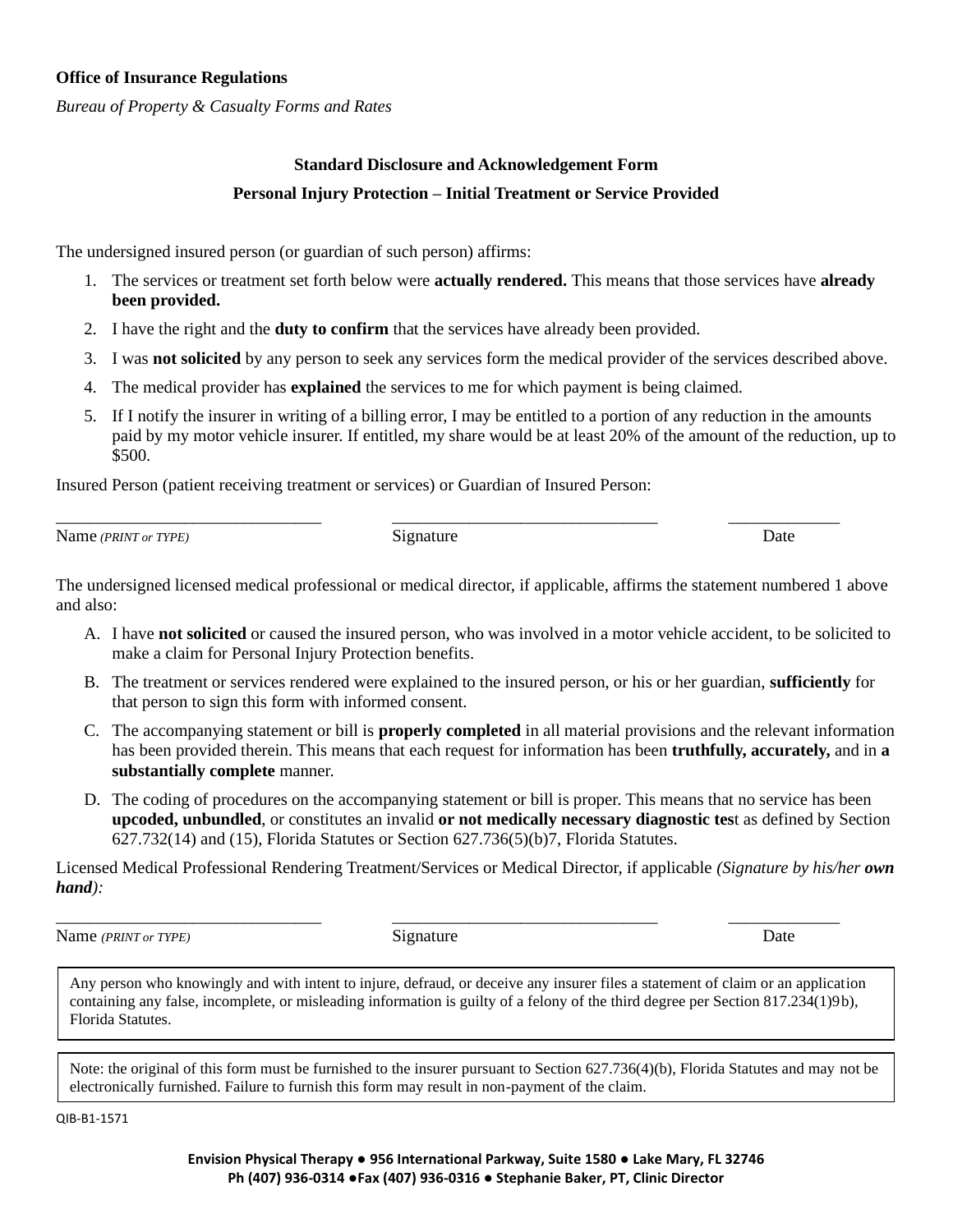### ENVISION PHYSICAL THERAPY

## **FEE SCHEDULE, PAYMENT POLICIES, ASSIGNMENT OF BENEFITS, AND RELEASE OF RECORDS**

#### **FEE SCHEDULE:**

| Physical Therapy Evaluation Low Complexity (97161)          | Unit Rate: \$250 |
|-------------------------------------------------------------|------------------|
| Physical Therapy Evaluation Med Complexity (97162)          | Unit Rate: \$250 |
| Physical Therapy Evaluation High Complexity (97163)         | Unit Rate: \$250 |
| Therapeutic Exercise (97110) 15-minute treatment            | Unit Rate: \$70  |
| Manual Therapy (97140) 15-minute treatment                  | Unit Rate: \$70  |
| Massage or Corrective Exercise/Wellness 30-minute treatment | Unit Rate: \$45  |

#### **PLEASE REVIEW EACH STATEMENT AND INITIAL TO ACKNOWLEDGE:**

#### **CONSENT TO TREATMENT AND RESPONSIBILITY TO NOTIFY PROVIDER OF CHANGES IN CONDITION:**

I understand participation in a physical, massage or exercise therapy program carries with it a risk that certain physiological responses may occur. These may include but are not limited to changes in blood pressure, fainting, irregular heartbeat or heart attack. It is my responsibility to communicate to my provider any injury or change in physical condition, including hospitalization or medical procedures, which may affect my ability to participate **prior** to beginning each treatment session. **Initials:** 

**CANCELLATION POLICY:** Failure to cancel your scheduled appointment within 24 hours of the appointment time will result in a \$35 cancellation fee. If applicable, your insurance company will not be charged for your missed appointment, you will be responsible for payment out of pocket. **Initials:** 

**RIGHT OF REFUSAL:** We reserve the right to refuse service to anyone, including any request for treatment outside our scope of practice as well as to anyone under the influence of drugs or alcohol. We also reserve the right to charge for the session time, if above status applies. **Initials: Initials: Initials: Initials: Initials: Initials: Initials: Initials: Initials: Initials: Initials: Initials: Initials: Initials: Initials: In** 

**RELEASE OF RECORDS:** I hereby authorize Envision Physical Therapy to release to any attorney, physician, or insurance company, involved in my case, any medical records or other information necessary to process my claim, which will be utilized for the ultimate recovery of benefits related to my injury/illness. **Initials:**

**ATTORNEY REPRESENTATION FOR AUTO INJURY:** I hereby authorize and direct you, my attorney, to pay Envision Physical Therapy from any settlement, judgement, or verdict for any unpaid balances due as the result of services rendered to me related to treatment of injuries, including court time, and/or any costs related to collection attempts related to treatment of injuries sustained by me on (date): *Initials* **Initials: Initials: Initials: Initials: Initials: Initials: Initials: Initials: Initials: Initials: Initials: Initials: Init** 

I understand the fee schedule for services provided by Envision Physical Therapy. I have read the facility policies, assignment of benefits, and release of records stated above and agree to abide by them.

**Print Name:**

**Signature:** Date: **Date: Date: Date: Date: Date: Date: Date: Date: Date: Date: Date: Date: Date: Date: Date: Date: Date: Date: Date: Date: Date: Date: Date: Date: Date: Da**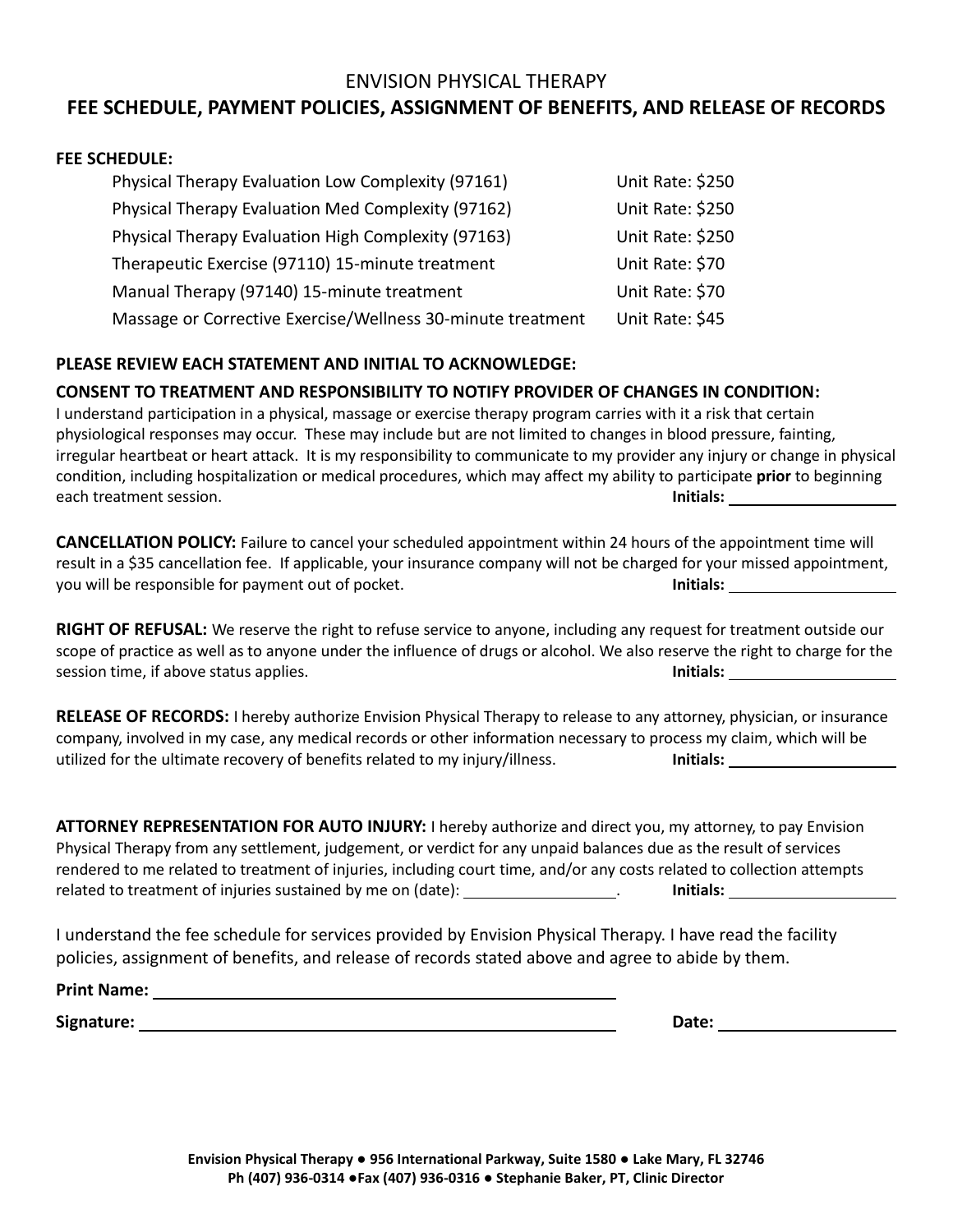# ENVISION PHYSICAL THERAPY **OTHERS INVOLVED IN MY HEALTHCARE**

|             | Employees and its providers of Envision Physical Therapy MAY DISCUSS all aspects of my healthcare with: |
|-------------|---------------------------------------------------------------------------------------------------------|
|             |                                                                                                         |
|             |                                                                                                         |
|             |                                                                                                         |
| Print Name: |                                                                                                         |

As the patient, you may also request that any part of your private health information (PHI) not be discussed with others involved in your care or for notification purposes, this includes family members or friends, as described in the notice of privacy practices. Your request must be in writing and state the specific restriction requested and to whom you want the restriction to apply. Your physician is not required to agree to a restriction that you may request. If your physician does agree to the restriction, we may not use or disclose your PHI in violation of that restriction unless it is needed to provide emergency treatment. With this in mind, please discuss any restriction you wish to request with your physician.

Envision Physical Therapy providers or employees **MAY NOT DISCUSS** aspects of my healthcare with: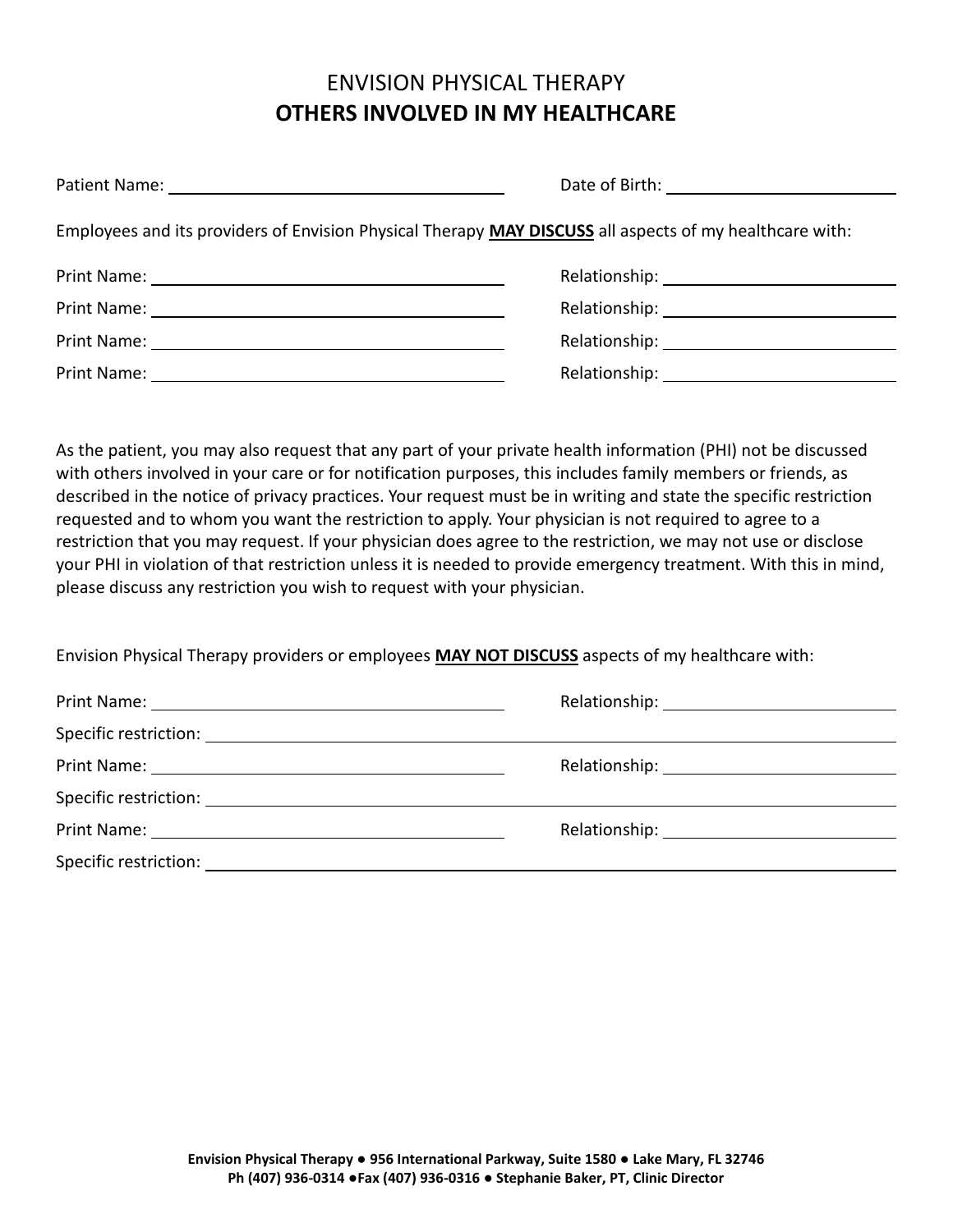# ENVISION PHYSICAL THERAPY, INC **ASSIGNMENT OF BENEFITS**

In exchange for medical services, I hereby assign and transfer any and all insurance policy rights, benefits and causes of action to Envision Physical Therapy, Inc. for services rendered by Envision Physical Therapy, Inc. related to the automobile incident which occurred on or about

This is an assignment of my rights and benefits. I authorize the insurance company to issue payment directly to Envision Physical Therapy, Inc. I also authorize the insurance company to release any information about my policy and claim directly to Envision Physical Therapy, Inc.

**Print Name:**

**Signature: Date:**